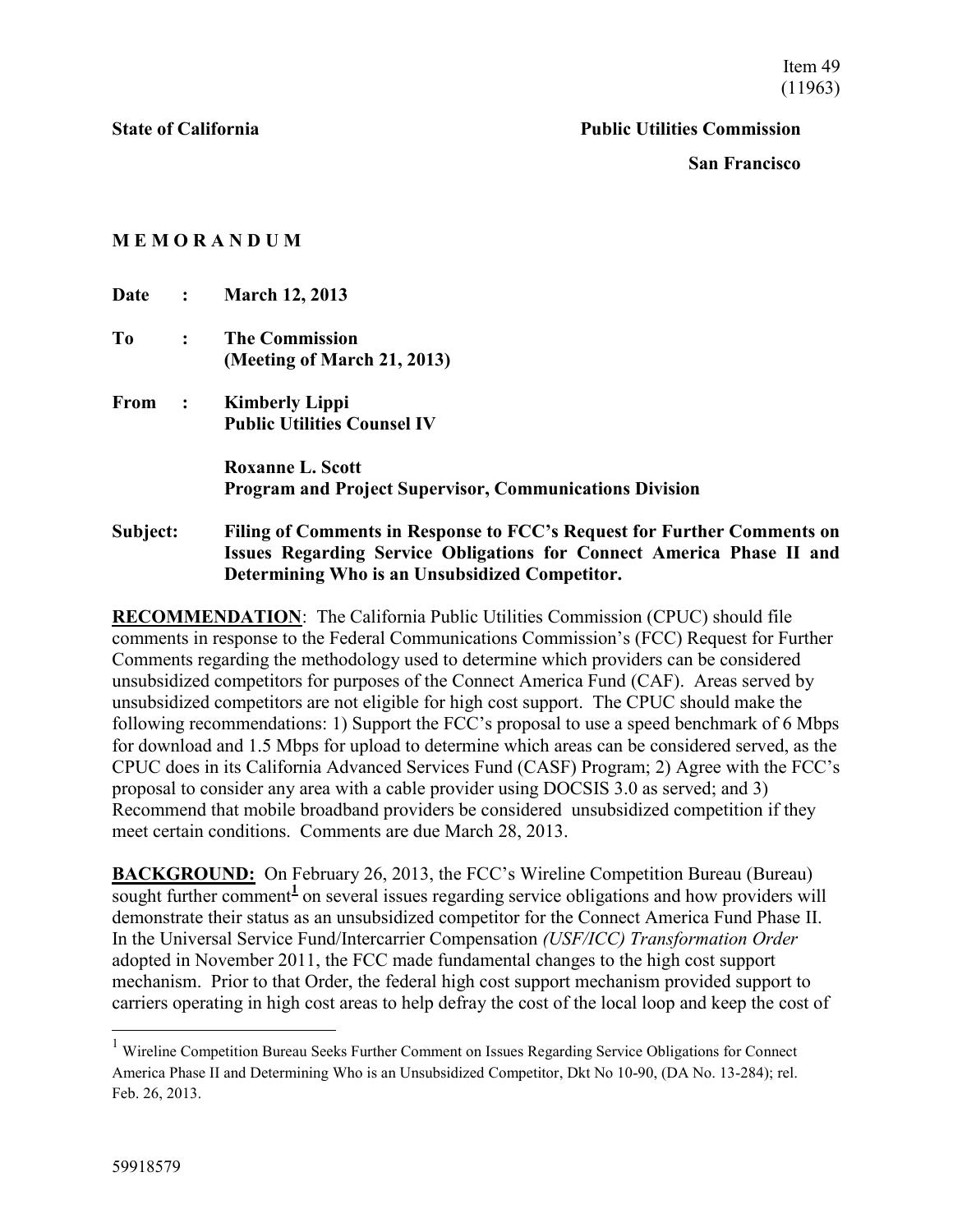voice service affordable. Under the *USF/ICC Transformation Order*, the FCC is transitioning high cost support to the CAF. In order to receive high cost support under this new mechanism, carriers must deploy lines that are both voice and broadband capable.

The FCC also ordered that a carrier could not receive CAF support in areas where there is an "unsubsidized competitor", which the FCC defines as a facilities-based provider of residential terrestrial fixed voice and broadband service that meets the FCC's broadband performance requirements for speed, latency and capacity.

As part of the reform, the FCC adopted a framework for providing ongoing support to areas served by price cap carriers, including areas lacking broadband-capable infrastructure, known as Phase II of the Connect America Fund. The FCC delegated to the Bureau the task of developing a forward-looking cost model to determine, among other things, which areas are eligible for support in CAF Phase II. Following the adoption of the cost model, each incumbent price cap carrier**<sup>2</sup>** will be given the opportunity to accept, for each state it serves, a model-derived support amount in exchange for offering voice and broadband service meeting specified standards, for a period of five years.

The FCC ordered that price cap carriers receiving CAF Phase II support by the end of the third year must offer at least 4 Mbps/1 Mbps broadband service to at least 85 percent of their high-cost locations covered by the state level commitment. By the end of the fifth year, those carriers must offer at least 4 Mbps/1 Mbps broadband service to all supported locations, and at least 6 Mbps/1.5 Mbps to a number of supported locations (to be specified). The companies that accept a state-level commitment also must offer service with latency suitable for real-time applications, such as Voice over Internet Protocol (VoIP), and with usage capacity reasonably comparable to that available for comparable offerings in urban areas. Voice and broadband in rural areas must be offered at rates reasonably comparable to the rates for those services in urban areas.

In this Public Notice, the Bureau seeks to further develop the record on a number of issues relating to implementation of CAF Phase II support. Specifically, the Bureau seeks comment on how it will determine which census blocks are served by an unsubsidized competitor, how price cap carriers will demonstrate they are meeting the Commission's requirements for reasonable comparability, and what other providers will need to demonstrate to be deemed unsubsidized competitors.

In the *USF/ICC Transformation Order*, the FCC specified that the actual download speed for voice and broadband should be at least 4 Mbps, but then accepted proxy speeds according to the technology available. The Bureau now seeks to understand what speed threshold in the June 2012 State Broadband Initiative should be used as a proxy for 4 Mbps downlink/1 Mbps uplink speeds when the Bureau identifies those census blocks that are served by an unsubsidized competitor.

 $\overline{a}$ 

<sup>&</sup>lt;sup>2</sup> Federal Price Cap ILECs in California are AT&T, Verizon, and Frontier.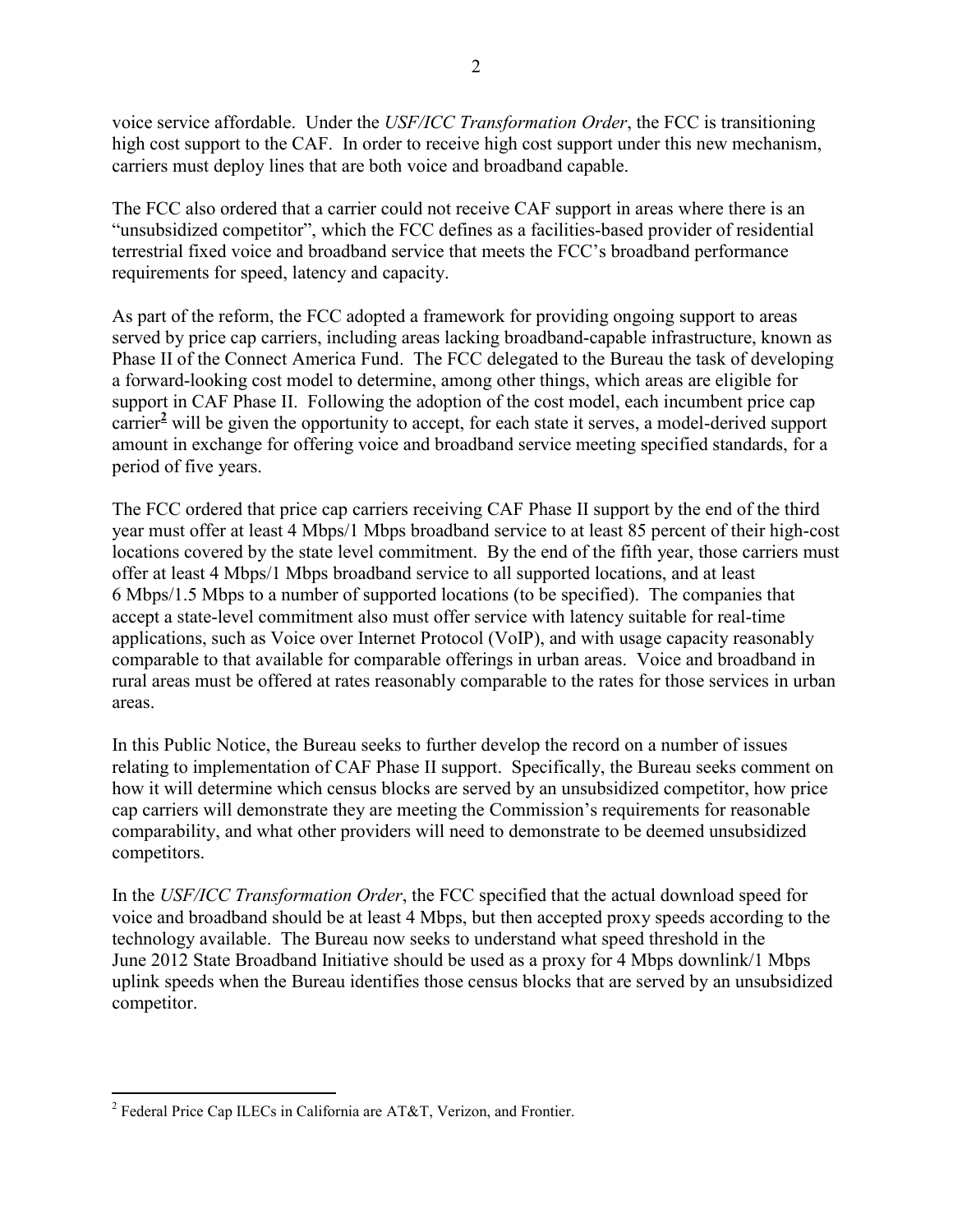In this request for further comments, the Bureau also proposes to exclude from CAF support any census block that is served by a cable broadband provider meeting the defined speed threshold used with DOCSIS 3.0 or greater. **3**

Mobile wireless providers were originally excluded in the *USF/ICC Transformation Order* from serving as unsubsidized competitors in CAF, and the Bureau seeks comment on whether mobile providers should be allowed to participate in the challenge process. For fixed wireless systems, the Bureau does not propose a presumption of coverage due to the wide variance in service offerings from fixed wireless providers. The Bureau instead proposes that a fixed wireless provider could demonstrate that it is an unsubsidized competitor by making an affirmative showing that it meets the necessary speed, latency, capacity, and price criteria.

The FCC states that to the extent any interested parties wish to bring to its attention any information they believe should supplement the reported June 2012 State Broadband Initiative (SBI) data, they are invited to submit comments by the deadline specified for this Public Notice. The FCC particularly encourages input from state SBI grantees and other state authorities that may have relevant information. The CPUC is the state SBI grantee for California.

**DISCUSSION AND RECOMMENDATIONS**: Staff recommends the CPUC file comments on the following issues raised in the Public Notice on the determination of "unserved areas": (1) what speed threshold utilized as a proxy for 4 Mbps/1 Mbps when the Bureau identifies those census blocks that are served by an unsubsidized competitor meeting the specified speed requirement in the model; (2) whether any census block that is served by a cable broadband provider that provides service meeting the defined speed threshold should be excluded from support calculations; and (3) whether a fixed wireless provider could demonstrate it is an unsubsidized competitor by making an affirmative showing that it meets the necessary speed, latency, capacity, and price criteria.

# *1. Speed Threshold*

The CPUC should recommend that for purposes of CAF Phase II, the model should treat an area as unserved if it is shown on the National Broadband Map as lacking broadband with speeds of at least 6 Mbps/1.5 Mbps, instead of using 3 Mbps/768 kbps as a proxy. This speed threshold is consistent with the speed threshold used for the CASF program. The CASF has been using the 6/1.5 benchmark because it is the highest advertised speed from mobile wireless providers provided in the data submitted to the CPUC, and it is also one of the speed gradients on the National Broadband Map.

# *2. Census Block Served by Cable Broadband Provider*

The CPUC should support the FCC's proposal to consider any area with DOCSIS 3.0 or higher to be 'served' and not subject to CAF subsidies, with that rebuttable presumption subject to challenge in a challenge process. DOCSIS 3.0 has the capability to provide the necessary characteristics for quality of service with the properly provisioned infrastructure (e.g. backhaul).

<sup>&</sup>lt;sup>3</sup> DOCSIS is a cable broadband standard that permits the addition of data over an existing cable system.